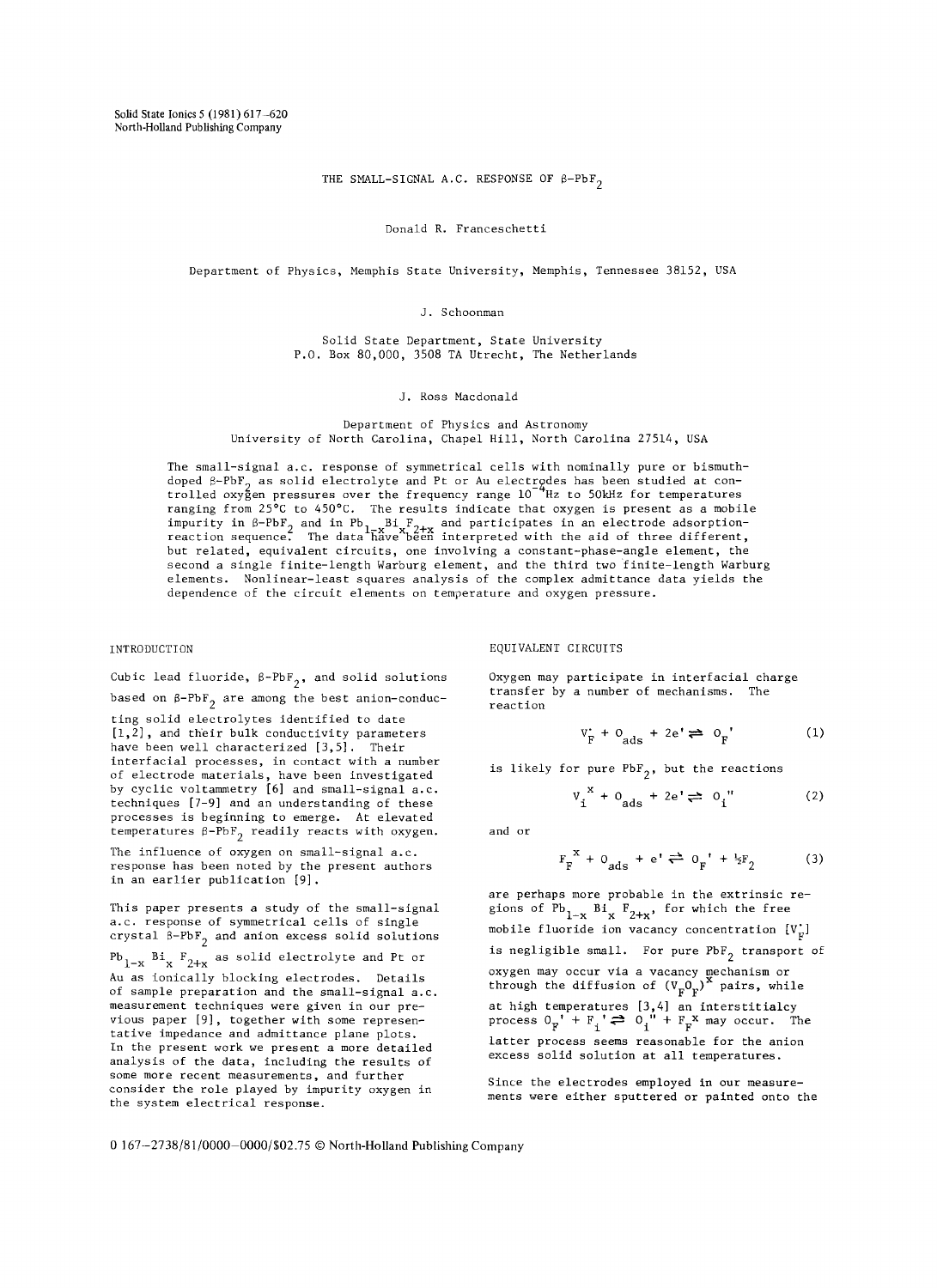crystals, and therefore somewhat porous in nature, the small-signal d.C. response problem is complicated somewhat by the probable motion of oxygen through the electrode as well as within the electrolyte. An exact theoretical treatment of the small-signal d.C. response of an unsupported system has been published [10] which takes into account the rate limiting diffusion of the product species of an electrode adsorption-reaction sequence into the electrolyte or through a planar electrode. This treatment is applicable in the present case, but only approximately so, as it does not take full account of simultaneous oxygen transport in both the electrolyte and the electrode. For the case of a single mobile intrinsic charge carrying species, and under certain conditions in more general cases, the circuit of Fig. 1 follows this theoretical work.



Fig.1. Equivalent circuit with one diffusional impedance

The theoretical treatment [10] yields the following relations for the circuit elements which represent the electrode reaction and adsorption processes:

$$
R_R = 2kT/z_p^2 e^2 p_e k_{1f}
$$
 (4)

$$
c_A = (R_R k_{1b})^{-1}, \t\t(5)
$$

$$
R_A = R_R k_{1b}/k_{3f}
$$
 (6)

and

$$
Z_{\rm D} = Z_{\rm Do} \frac{\tanh l_{\rm 1\omega H}^2}{\sqrt{\tanh^2}} \tag{7}
$$

where the k's denote effective rate constants,  $H = \delta / \sqrt{D}$ , where  $\delta$  is a diffusion length, and

$$
Z_{D0} = R_R k_{1b} k_{3b} \delta / k_{3f} D. \tag{8}
$$

Also included in the circuit of Fig.l are the geometric capacitance  $C_{\rm g}$ , the bulk resistivity  $R_{\alpha}$ , and the double layer capacitance  $C_R$ .

Raistrick et. al. [7] have found the frequencydependent impedance Z = A $\omega^{-\alpha}$  – Bi $\omega^{-\alpha}$  to describe the small-signal d.C. response of the interface between polished  $\beta$ -PbF<sub>2</sub> crystals and

sputtered Pt or Au electrodes in inert ambients. The Kramers-Kronig relation leads to the equation  $B = A \tan (\alpha \pi/2)$  for the coefficients A and B in this impedance [7,11]. With this relation one has the constant-phase-angle (CPA) impedance

$$
Z_{n} = K(i\omega)^{-\alpha}.
$$
 (9)

In our data analyses we have employed the equivalent circuit of Fig. I with both the finitelength Warburg impedance for  $Z_{D}$ , as in Eq.(7),

and the CPA form, Eq. (9). While the CPA form did give, in many cases, a better fit to the data it must be noted that at low frequencies the impedance curve, in impedance plane plots, turns towards the real axis, a feature not accounted for when the CPA form is used [9].

In order to provide for the possibility of rate limiting oxygen diffusion in both the electrode and the electrolyte, some of the experimental results were analyzed with the equivalent circuit shown in Fig. 2, in which two finite-length Warburg elements appear. The theory underlying this circuit is presented elsewhere [12]. As in the case of the equivalent circuit of Fig. I, the theoretical treatment provides relationships among the circuit parameters.  $R_R$ ,  $C_A$ , and  $R_A$ 

have the same form as in Eq.  $(4)-(6)$ , while  $Z_{D,e}$  and  $Z_{D,e}$  both have form

$$
Z_{\rm D} = Z_{\rm EW} \underbrace{\tanh\sqrt{\tanh^2}}_{\sqrt{\tanh^2}} , \qquad (10)
$$

where explicit forms for  $Z_{EW,e}$ ,  $Z_{EW,e}$ ,  $H_e^2$  and  $\mathbf{H}_{\mathbf{C}}$  are given in Ref. [12].



Fig. 2. Equivalent circuit with two diffusional impedances

### RESULTS AND DISCUSSION

Nonlinear least squares fitting results were presented in our previous paper [9] for pure  $\beta-PbF_2$ . In Table I we present activation enthalples derived from nonlinear least squares fits of admittance data for extrinsic Pb<sub>ix</sub>Bi<sub>x</sub>F<sub>2+ x</sub> (x=0.013) at oxygen pressure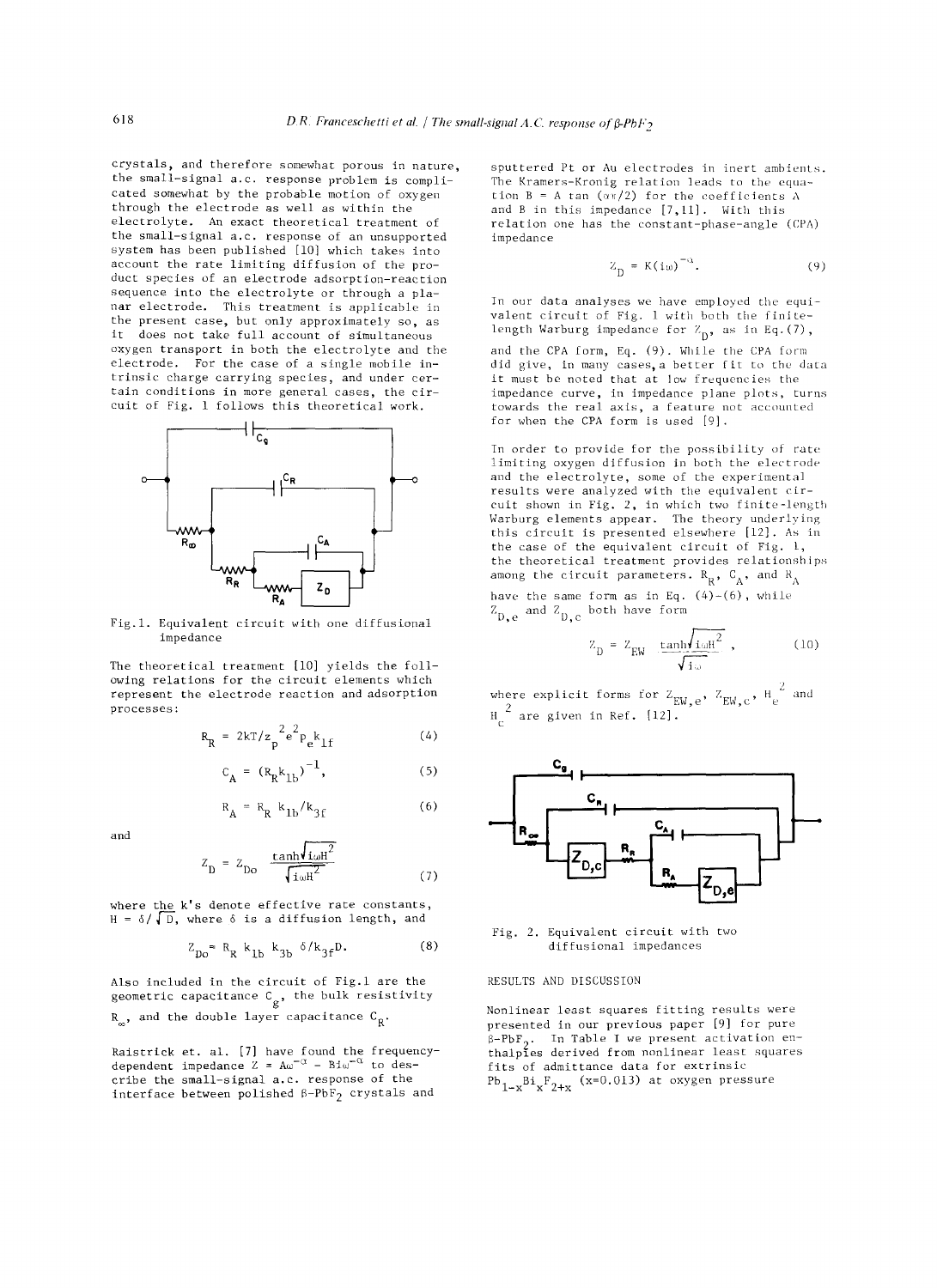$P_{0_2}$  = 10Pa with sputtered Au and two different painted Pt electrodes to the equivalent circuit of Fig. 1, using the CPA form for  $Z_D$ . As noted

in the Table there are discrepancies in some of the fitting parameters obtained from a series of measurements at increasing temperatures and those obtained from a series at decreasing temperatures. It is probable that these arise from a very slowly reversible incorporation of oxygen into the system at higher temperatures.

Table I. Activation enthalpies (eV.) for the circuit elements, Fig. 1, for  $Pb_{1-x}Bi_xF_{2+x}$  $(x=0.013)$ ,  $P_{0_2} = 10$  Pa.

| Element      | Au                   | Pt(1)                | Pt(2)                |  |
|--------------|----------------------|----------------------|----------------------|--|
| K            | 0.296                | 0.223                | 0.372(i)<br>0.186(d) |  |
| $R_{\rm A}$  | 0.378                | 0.315                | 0.279                |  |
| $C_A$        | 0.216                | 0.265                |                      |  |
| $R_R$        | 0.493                | 0.425                | 0.436                |  |
| $\rm c_{_R}$ | 0.262                | 0.257                |                      |  |
| $R_{\infty}$ | 0.542(i)<br>0.531(d) | 0.556(i)<br>0.574(d) | 0.548                |  |

(i) increasing temperature

(d) decreasing temperature

If the rate constants  $k_{1b}$  and  $k_{3f}$  in Eqs.(5) and (6) have the conventional Arrhenius form  $k =$  $k_0$ exp(- $\Delta H$  /kT), then plots of log<sub>e</sub> R<sub>R</sub> against  $log_e$   $R_A$  and  $log_e$   $C_A$  against  $log_e$   $R_R$  should be linear. These plots are shown in Figs. (3) and (4) for  $Pb_{1-x}$   $Bi_x$   $F_{2+x}$  (x=0.013) with Pt electrodes. The observed slopes of nearly +i and -1 are to be expected if  $k_{1b}$  and  $k_{3b}$  do not change appreciably over the temperature range involved, a condition roughly consistant with the activation enthalpies of Table i.

Quantitatively we find for Au electrodes:

$$
\ln R_R = (1.03 \pm 0.03) \ln R_A - (1.02 \pm 0.23) \quad (11)
$$
  
and

 $ln C_A = - (0.66\pm0.05)$   $ln R_R - (10.05+0.37)$ ,(12)

and for Pt electrodes

$$
\ln R_R = (1.04 \pm 0.04) \ln R_A - (1.57 \pm 0.22), \quad (13)
$$

 $\[\text{ln } C_A = - (0.99 \pm 0.06) \quad \text{ln } R_R - (6.90 \pm 0.46) , \quad (14)\]$ and

 $\ln C_A = - (0.93\pm0.07)$   $\ln R_R - (7.61\pm0.41)$ , (15) where the last two results were obtained for two different Pt electrodes.



Fig.3. Log -log plot of the equivalent circuit elements  $R_R$  and  $R_A$  for  $Pb_{1-x}Bi_xF_{2+x}(x=0.013)$ with Pt electrodes.  $P_{0_2} = 10Pa$ . Data are

for increasing  $(x,+)$  and decreasing  $(., \, O)$ temperature.



Fig. 4. Log -log plot of the equivalent circuit elements  $C_A$  and  $R_R$  for  $Pb_{1-x}Bi_xF_{2+x}$  (x=0.013) with Pt electrodes.  $P_0 = 10Pa$ . Data are for increasing  $(x, t)$  and decreasing  $( \cdot , \odot )$  temperature.

Nonlinear least squares fits were also made to the equivalent circuit of Fig.2 for one of the  ${\tt Pb}_{1-x}{\tt B1}_x{\tt F}_{2\perp x}$  (x=0.013) samples with Pt electrodes at  $P_{\Omega}$  = 10Pa. The standard deviations

of the fits, calculated from  

$$
= \sqrt{N^{-1}} \sum_{i}^{N} |y_i - y_j| \sqrt{N}
$$

$$
[\text{N}^{-1}\sum_{i} |(\text{Y}_{i,\text{fit}}^{-\text{Y}}_{i,\text{exp}})/\text{Y}_{i,\text{exp}}|^{2}]^{\frac{1}{2}} \tag{16}
$$

ranged from 0.04 to 0.07 with an average of 0.05 for five admittance runs over the temperature range from 77°C to 304°C, Although it proved not possible to determine best fit values of the circuit parameters  $R_A$  and  $R_R$ , the fits obtained with these elements set equal to zero were of appreciably better quality than those obtained